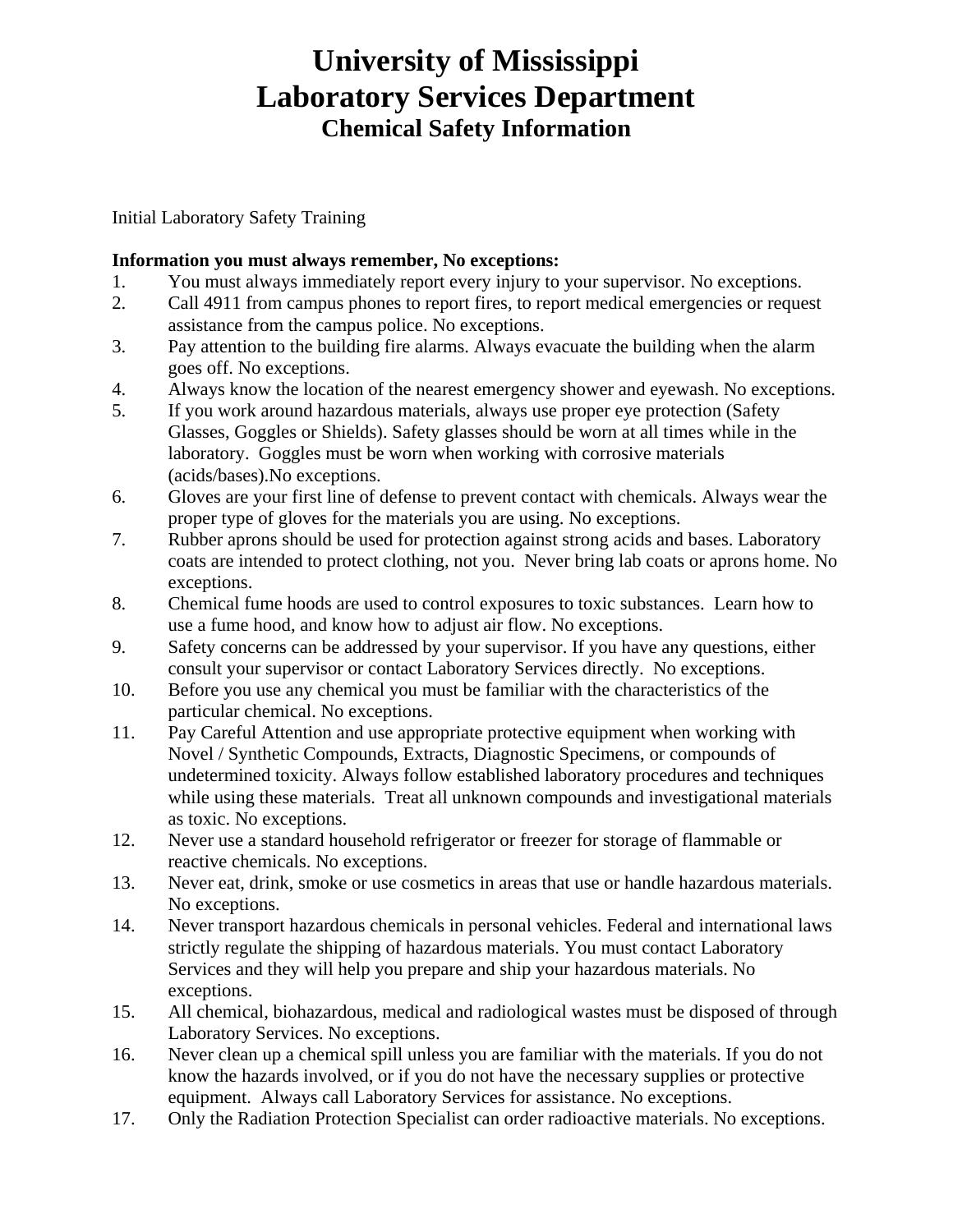#### **Handling Hazardous Materials**

You should fully understand the hazardous characteristics of the specific chemicals that you use. A manufacturer's MSDS can be a good source of information.

At a minimum, you should know:

- 1. The minimum quantity of material that is toxic or hazardous;
- 2. The specific routes of entry that can cause injury through the skin or eye, by ingestion, by inhalation, through injection;
- 3. The type(s) of hazard(s) corrosive, explosive, flammable, reactive, sensitizer, toxic.
- 4. The types of injury the material can cause acute toxicity, chronic toxicity, carcinogen, mutagen, and teratogen;
- 5. The symptoms of overexposure as well as the target organs that may be involved;
- 6. The physical characteristics of the material physical state (solid, liquid, and gas), vapor density, vapor pressure, flammability;
- 7. Chemical compatibility and incompatibilities;
- 8. What personal protective equipment (PPE) is recommended to safely work with the material- including Fume Hoods.

To protect yourself from unnecessary exposures, you should adopt the following safe work practices:

- 1. Always try to work in a fume hood whenever possible;
- 2. Never work alone when handling hazardous materials;
- 3. Always keep your work area clean;
- 4. Always wear eye protection;
- 5. Always wear a clean laboratory coat;
- 6. Always wear the proper type of gloves for the materials you are handling;
- 7. Always wash your hands before leaving your work area, and before eating, drinking, or using the bathroom;
- 8. Always label every container that holds hazardous materials;
- 9. Always keep storage containers closed, and the lids tightly secured, when they are not in use.
- 10. Always segregate hazardous materials and keep incompatible materials apart;
- 11. Always contact Laboratory Services for hazardous materials disposal services, to ask questions, to raise concerns, to review your protocols, to ship your hazardous materials...

The Material Safety Data Sheet (MSDS) for each chemical is your best source of information on hazards associated with the material. It will give you personal protective equipment information you will need to wear when working with the chemical. Always be aware of any warning signs on containers.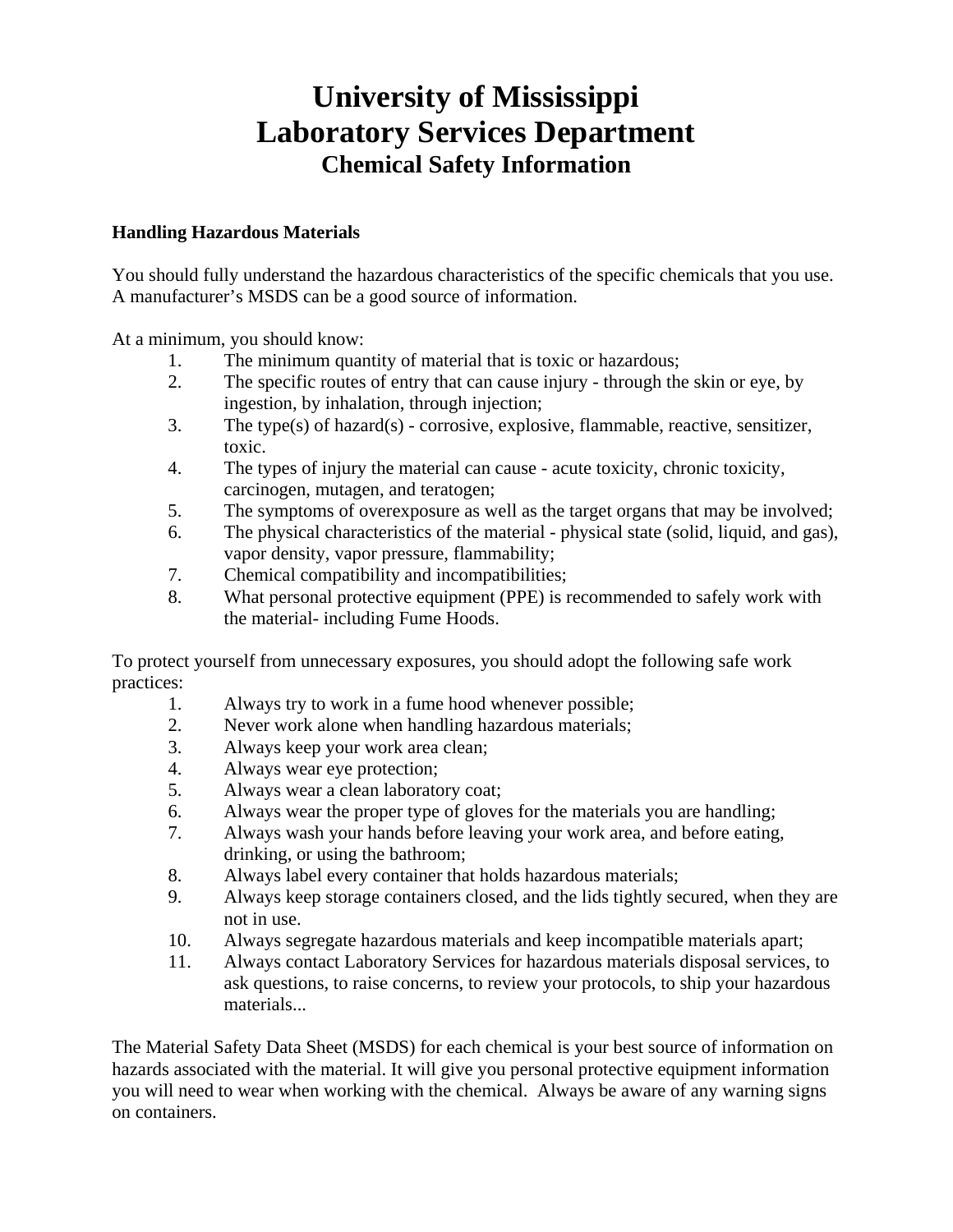#### **Shipping Hazardous Materials**

Shipping packages containing hazardous materials or dangerous goods will always be an important part of the freight business. Likewise, the use of hazardous materials will always be an important part of scientific research. On occasion, it becomes necessary to ship hazardous materials to another researcher, to another university, to another research facility, or even to a manufacturer. These hazardous materials can include compressed gasses, flammable liquids and solids, oxidizers, poisons, corrosive materials, radioactive and biological materials and even dry ice.

Federal hazardous materials regulations (49 CFR parts 171-180) have outlined specific shipping requirements for these hazardous materials. If these materials are offered for transport by a commercial carrier (FedEx, Airborne, UPS), the shipment becomes regulated by the Department of Transportation (DOT) and sometimes by international agencies. When materials are shipped out of the country, items that may not be considered hazardous in the United States may be classified as hazardous in other countries. To comply with shipping regulations, these hazardous materials must be properly classified, documented, packaged, and handled. For shipments of biological and radioactive materials, transport or export permits and/or authorization may be required prior to shipment.

Failure to meet these regulatory requirements may result in citations, fines and/or imprisonment. Fines to the University can range from \$250 to \$500,000 per violation. In addition, individual researchers and shippers may be subject to criminal penalties of up to \$500,000 and five years imprisonment. Federal law also requires that anyone who is involved in or responsible for preparing or transporting a hazardous material must have DOT training and certification. No one is exempt from these federal transportation requirements.

Laboratory Services personnel (5433) will provide assistance with package selection, material classification and documentation. Please fill out and FAX a Hazardous Materials Transportation and Information Form, then call for an appointment to have a package prepared for transport.

Laboratory Services should be contacted the day before you want to ship hazardous materials. You must contact Laboratory Services no later than 9:30 AM on the day that you want to ship hazardous material. The material and appropriate packaging must be at Laboratory Services no later than 11:00 on the shipping day.

Most materials intended for domestic delivery are ready for shipment in 30 minutes or less. Additional time may be required for overseas packages. Also, even if we can have a package ready for shipment, prior arrangements must be made with most carriers to have these materials picked up. For example, if you call us at 1:45pm needing assistance in getting a package ready, there is only a small chance that Federal Express will arrange for a pick up of the materials that afternoon.

The federal government is quite serious about this regulation because of the amount of damage, and because of the number of lives that can be lost, by what seems like a small error. The crash of the ValuJet plane in Florida (110 lives lost, \$2.25 Million in fines) is an extreme example of what can go wrong if hazardous materials are not properly transported.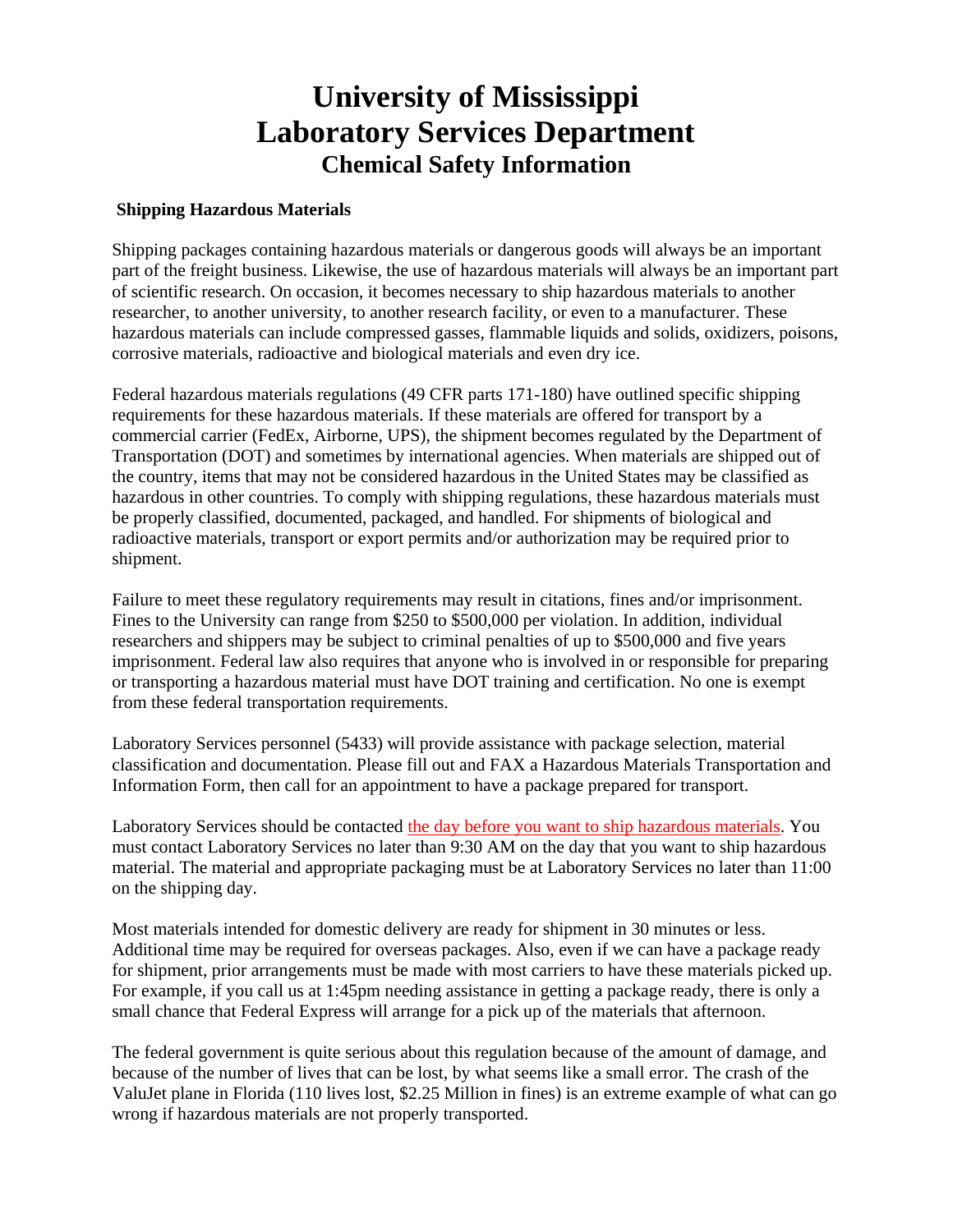#### **Storage of Waste Chemicals in your lab Hazardous Waste Satellite Accumulation Area**

**Satellite Storage Areas** - Federal regulations (40 CFR 262.34(c)(1)) allow a generator to accumulate as much as 55 gallons of non-acute hazardous waste or one quart of acutely hazardous waste in containers at or near any point of generation where wastes initially accumulate, provided that all of the following conditions are met :

### **Storage Requirements**

- 1. Post a sign to designate your accumulation area.
- 2. The storage area must be under the control of the operator of the process generating the waste.
- 3. The waste must be placed in containers that are in good condition,
- 4. The waste must be compatible with the containers,
- 5. The containers are covered when the generator is not adding or removing waste, and,
- 6. The accumulation area MUST be at or near any point of generation.

### **Label Requirements**

- 1. The containers must be marked with the words "Hazardous Wastes" and other words that identify the contents, and,
- 2. Each container must be labeled with the full name of the chemical components. No abbreviations are acceptable.
- 3. A Generic Solvent Label "Hazardous Waste Solvents", "Caution Flammable", followed by a list of the potential solvents, is appropriate for Jerricans, Carboys or other 5 gallon solvent collection containers. As noted above, the container must be labeled with the full name of the chemical components. No abbreviations are acceptable.

Any accumulation of hazardous waste at a satellite area in excess of 55 gallons, or one quart of any acutely hazardous waste must be marked with the date the excess amount began accumulating, and must be moved into to the Hazardous Waste Storage Facility within three days.

#### **What you need to know...**

Segregate waste chemicals by compatibility

Designate a single location for the storage of hazardous waste.

Find a location out of the way of normal lab traffic, but still accessible to employees.

Whenever possible, keep hazardous waste in secondary containers (trays, buckets, etc.) Fully Label the containers.

Fume hoods should not be used as designated waste storage areas.

Call Laboratory Services (915) 5433 to have waste chemicals removed.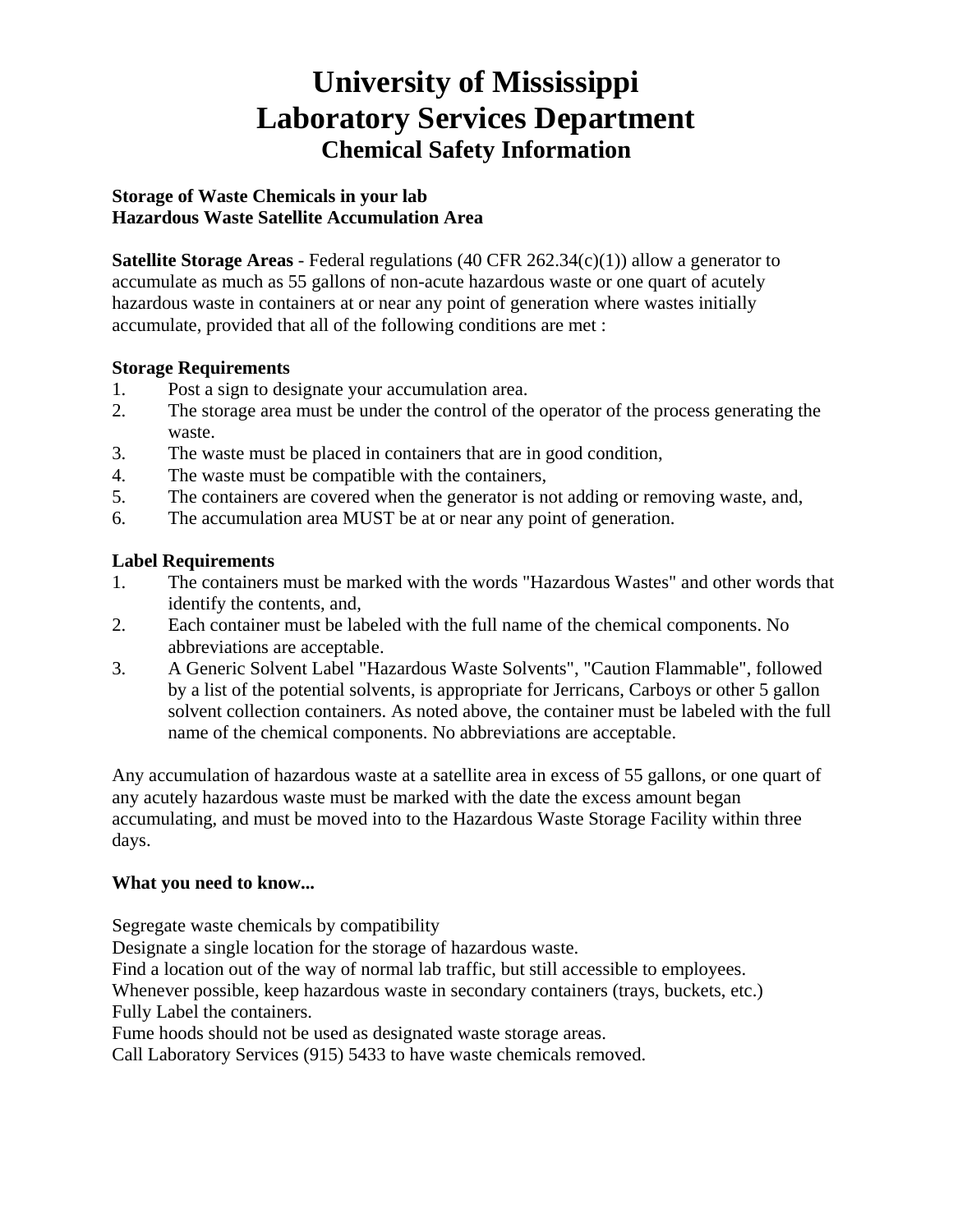#### **Hazardous Waste Identification - What is a Hazardous Waste?**

The disposal of hazardous chemicals is strictly regulated under the Resource Conservation and Recovery Act (RCRA), the Mississippi Hazardous Waste Management Regulations, and the Environmental Protection Agency (EPA) regulations CFR 40, parts 100 - 399.

The Department of Laboratory Services (LS) is responsible for the control and for the disposal of all hazardous biological, radiological and chemical substances on the campus. Chemicals must be disposed of only through the Department of Laboratory Services. Individuals who do not follow procedures in complying with state and federal regulations are individually responsible for possible fines and/or imprisonment.

According to RCRA, a hazardous waste is a solid, a semi-solid, a liquid, or a contained gas that, "because of its quantity, concentration, or physical, chemical, or infectious characteristics, it may cause, or significantly contribute to, an increase in mortality or an increase in serious irreversible, or incapacitating reversible, illness or pose a substantial present or potential hazard to human health and the environment when improperly treated, stored, transported, or disposed of, or otherwise managed."

There are tens of thousands of wastes that can be hazardous for many different reasons. RCRA regulations identify hazardous wastes based on their physical characteristics and also provide lists of specific hazardous wastes. EPA regulations require that all waste generators evaluate their wastes to determine if any of the four hazardous characteristics are exhibited.

#### **Characteristic Wastes**

A chemical waste is hazardous if it exhibits one or more of the following characteristics

**Ignitability EPA waste code D001** - Ignitable wastes can create fires under certain conditions. These materials give off heat, smoke, soot and may disperse toxic pollutants and by-products into the air. Examples include liquids, such as solvents that readily catch fire, and frictionsensitive substances. Ignitability applies if the waste is a liquid with flashpoint less than 140° F.  $(60^{\circ}$  C), or the materials is not a liquid and it can cause a fire by friction, absorption of moisture or spontaneous chemical changes AND, when ignited burns so vigorously and persistently that it creates a hazard, or the material is an ignitable compressed gas (Flammable gas), or the material is an Oxidizer.

**Corrosivity EPA waste code D002** - Corrosive wastes include those that are acidic, wastes that can cause injury to the skin or body, or destroy their own containers(corrode metal) or other materials and be released into the environment. Corrosivity applies if the waste is Aqueous (water-based) with  $pH < 2.0$  or  $pH > 12.5$ , or Liquid and corrodes steel at  $> 0.25$  inch / year, at 55° C.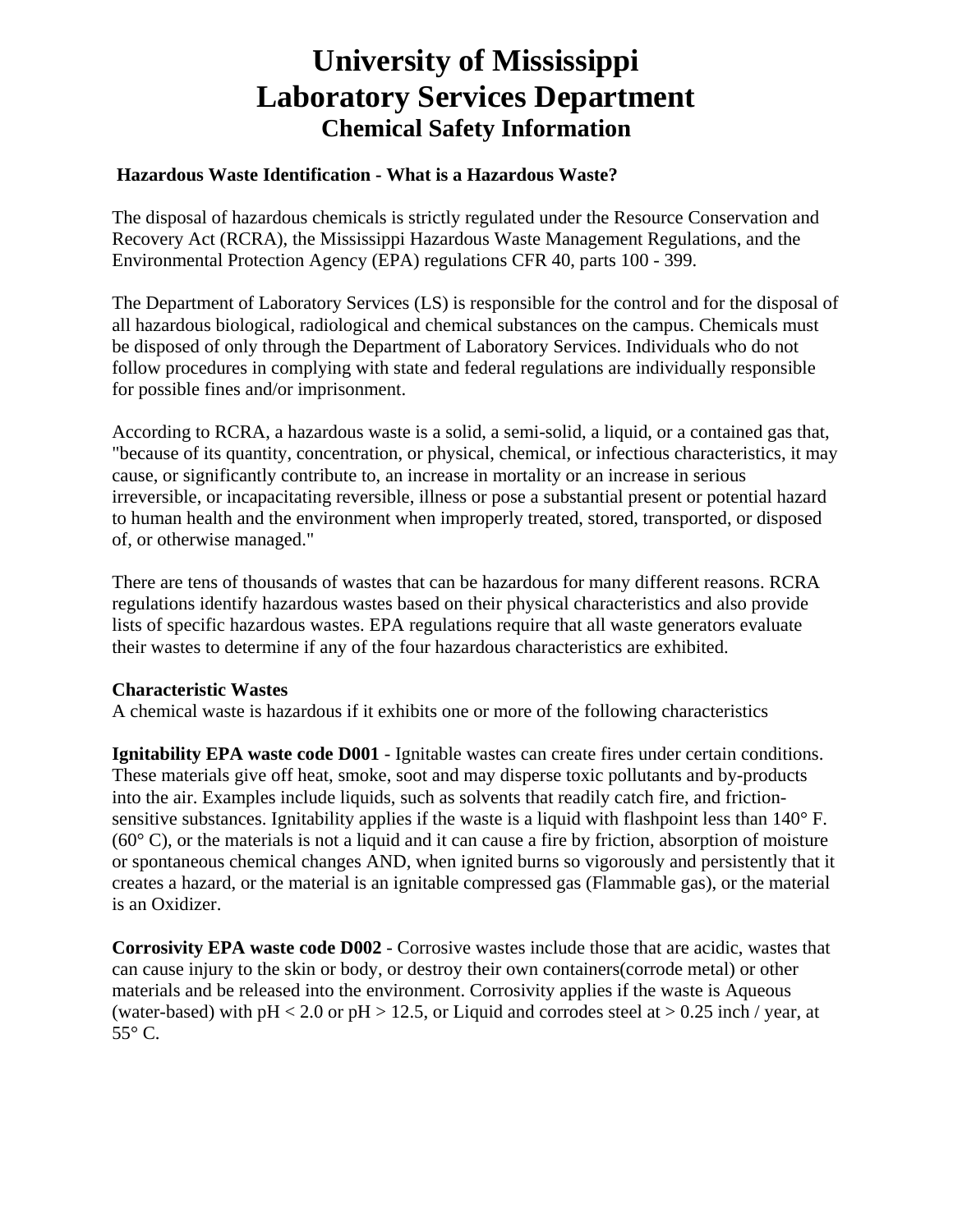**Reactivity EPA waste code D003** - Reactive Materials can react violently or give off poisonous gases when exposed to light, air, water or other materials. Reactivity applies if the waste is normally unstable and readily undergoes violent change without detonating, or reacts violently with water, or is capable of generating toxic gases or vapors or explosive mixtures when combined with water, or a cyanide or sulfide containing material capable of releasing dangerous amounts of poisonous gas when mixed with corrosives, or capable of detonation or explosive decomposition, is a DOT forbidden, Class A, or Class B explosive.

**Toxicity EPA waste codes D004 - D042** - Toxic wastes are harmful or fatal when ingested or absorbed. When toxic wastes are disposed of on land, contaminated liquid may drain (leach) from the waste and pollute ground water. Toxicity is identified through a laboratory procedure using the Toxicity Characteristic Leaching Procedure (TCLP) test. If your waste contains one or more of these contaminants (pesticides, organic constituents, metals) at or above the regulatory level, it is a hazardous waste

#### **Listed Wastes**

EPA has already determined that some specific wastes are hazardous. These wastes are now incorporated into lists published by EPA. The lists are organized into three categories

Source-Specific Wastes EPA waste codes K001 - K148 - This list includes wastes from specific industries such as petroleum refining and wood preserving. Sludges and waste waters from treatment and production processes in these industries are examples of source-specific wastes.

Non-Specific Source Wastes EPA waste codes F001 - F039 - This list identifies wastes commonly produced by manufacturing and industrial processes. Examples from this list include spent halogenated solvents used in degreasing and wastewater treatment sludges from electroplating processes as well as dioxin wastes, most of which are acutely hazardous wastes due to the danger they present to human health and the environment.

Commercial Chemical Products P list (Acutely Hazardous) and U list - This list includes specific commercial chemical products such as creosote and some pesticides.

- If your wastes material exhibits any of the four characteristics, or if it is a listed waste (F, K, P, or U list), it is a Hazardous Waste and it is subject to EPA's Subtitle C hazardous waste regulations.
- All listed wastes are presumed to be hazardous regardless of their concentrations and must be handled according to EPA's Subtitle C hazardous waste regulations.
- The Department of Laboratory Services (LS) is responsible for the control and for the disposal of all hazardous biological, radiological and chemical substances on the campus.
- Chemicals must be disposed of only through the Department of Laboratory Services.
- Individuals who do not follow procedures in complying with state and federal regulations are individually responsible for possible fines and/or imprisonment.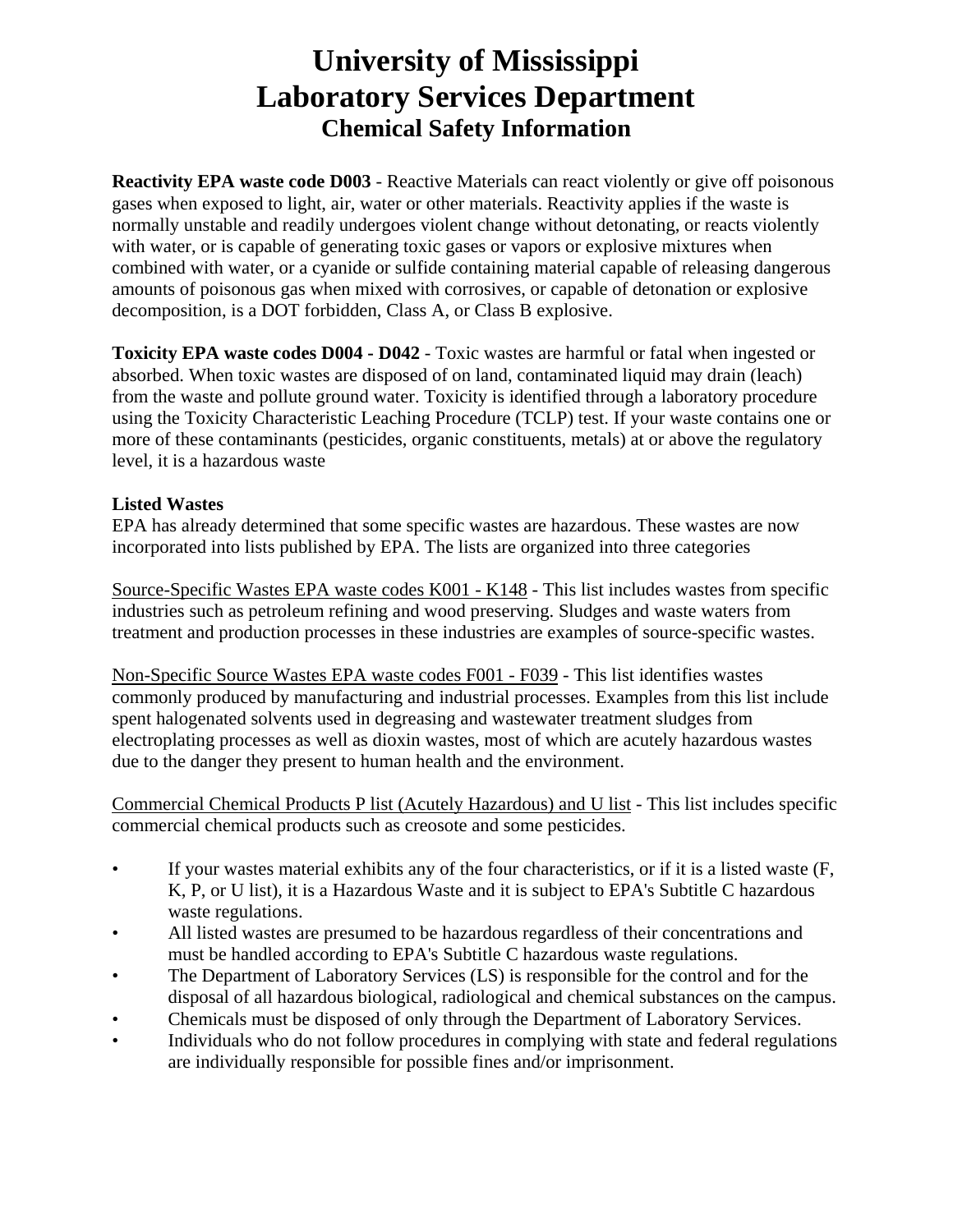### **Mercury Spills and Broken Thermometers;**

The most common accident involving Hazardous Materials on the campus involves a broken thermometer or a spill of a few drops of Mercury. Always respond promptly to a spill or accident involving hazardous materials.

If you have been properly trained by your supervisor, you may clean up a small chemical spill with the assistance of other personnel in your area.

A small spill is defined as a spill where:

- 1. There is little threat to human health personnel property or to the environment, and;
- 2. There are no injuries beyond what simple first aid can manage, and;
- 3. The characteristics and the hazards of the material are known, and;
- 4. You have both the supplies and the knowledge necessary to clean up the materials.

If your spill does not fit all of the specifications above, you have a Large Spill.

- 1. Report injuries to the University Police at (915)-4911 immediately.
- 2. Contact Laboratory Services at (915)-5433.
- 3. Tend to injured personnel if you can do so without causing harm to yourself.
- 4. Leave the area of the spill.

Short term exposure to a small amount of mercury while cleaning up a thermometer spill in a large room will not pose a severe health risk. If you feel that you are unable to clean up the spill, consult with someone in your area or contact Laboratory Services at (915) 5433 for advice.

- Always wear eye protection and appropriate gloves during a cleanup;
- Remove all uncontaminated glassware and other materials out of the way;
- Collect any contaminated glass in a puncture resistant, labeled, container for disposal;
- Never use a vacuum cleaner to collect mercury. This will disperse mercury into the air;
- Never use the lab vacuum system (without a suitable trap) to collect mercury you can contaminate the entire vacuum system;
- Use commercial mercury spill kits, and follow manufacturer's instructions, if available;
- Droplets can be moved together with a piece of paper, cardboard or any similar material. Pool the material to facilitate the collection of material. Using a disposable syringe or a disposable pipette, collect the material into a container. Duct tape or moist paper towels can also be used to collect small droplets;
- Package the mercury and contact Laboratory Services as recommended above.

**Disposal of Mercury** Although most mercury containing compounds are regulated as a hazardous waste, mercury metal is collected for recycling by Laboratory Services personnel.

- Whenever possible, Mercury should not be mixed with other chemicals (except water).
- Collect Mercury in clean containers with tight fitting lids. Always use a secondary container, such as a pan or bucket.
- Label the container "used Mercury" and process a Request for Disposal as you would for any hazardous material.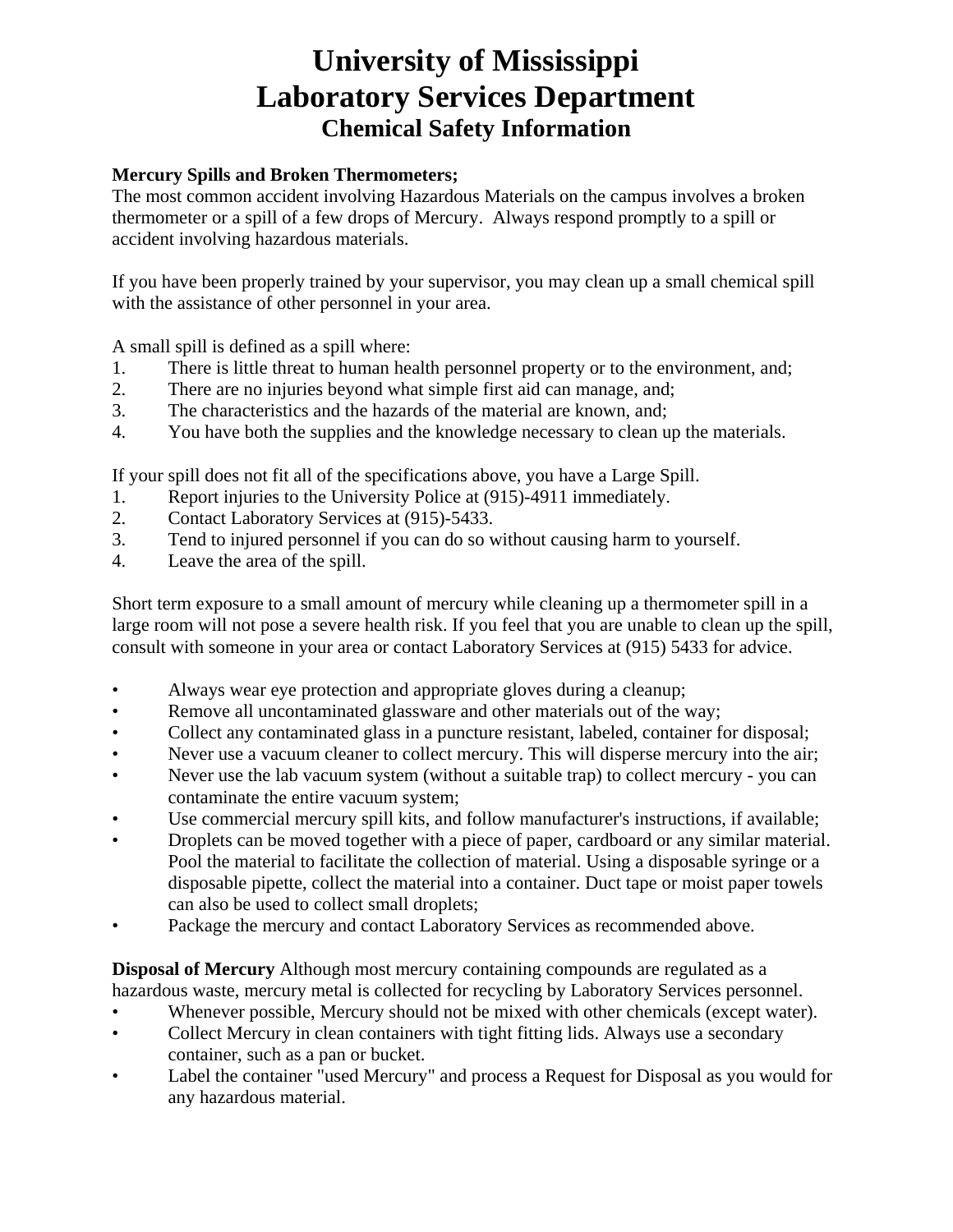### **SYNOPSIS OF CHEMICAL SAFETY REGULATIONS**

The regulations and procedures in the University Chemical Safety Manual (UCSM) apply to all persons who procure, receive, possess, use, generate, or dispose of hazardous chemicals on the University of Mississippi, Oxford Campus. The following highlights the contents of the manual. Consult the full text in the manual for specific statements and/or exclusions.

The Department of Laboratory Services (LS) is responsible for the control and for the disposal of all hazardous biological, radiological and chemical substances on the campus.

Chemicals must be disposed of only through the Department of Laboratory Services. Individuals who do not follow procedures in complying with state and federal regulations are individually responsible for possible fines and/or imprisonment.

LS will provide training of new employees, annual training of employees and training of employees whenever a new hazard is introduced into the work area. Individual supervisors are responsible for requesting training for their employees. Supervisors as well as department heads must insure that personnel working for them are fully informed about procedures for the safe handling and use of hazardous chemicals. The University requires work units or departments to provide any safety equipment necessary to use a given hazardous chemical. It is the duty of unit supervisors to insure that personnel use safety equipment properly. These items may include, but are not limited to, fume hoods, gloves, safety glasses, respirators, etc.

A hazardous chemical is one that poses a danger to human health or to the environment, if improperly handled. Common classes of hazardous materials are Ignitable Materials, Corrosive Chemicals, Reactive Chemicals, and Toxic Chemicals

The following materials pose unusual hazards and have additional restrictions placed upon their purchase and use: Carcinogens, Perchloric Acid (in 72 % or greater concentration), and Radioisotopes.

Phone numbers for the laboratory chain of command shall be posted within the laboratory, on the door facing the hallway, and in the departmental office for emergency use.

If a release of toxic fumes can occur, the work must be done in a hood.

Personnel must wear appropriate clothing and personal protective equipment in laboratories.

Supervisors may set aside a clearly defined area within the laboratory where EATING, STUDYING AND OTHER SOCIAL ACTIVITIES are permissible. The supervisor will prohibit these activities outside this area. The H&S discourages the use of the laboratory for these purposes as much as possible. Under no circumstances are eating or drinking to be allowed in undergraduate academic laboratories.

Specific no-vent goggles or their equivalent must be used while wearing contact lenses. Without these goggles, the wearing of contact lenses by persons in laboratories using or storing chemicals will be forbidden.

Children, under the age of 16, are prohibited from being in any area where chemicals are used or stored.

Chemicals must be identified, labeled and stored properly. Separate incompatible materials (substances that can react together) according to the compatibility chart, Appendix A, of the UCSM.

Keep a separate record of time-limited chemicals, (Ethers, etc.). Because of the potential for Peroxide formation, Ethers should, be ordered in small quantities so the material is used quickly. The container must be dated when received, and discarded through LS after six (6) months from the date the material is opened. Unopened containers should be discarded twelve (12) months after the material is received.

Materials that may have become unstable, such as old ethers, must be brought to the attention of LS as soon as they are discovered. LS will arrange the safe removal of the materials. Prompt notification is emphasized.

Standard refrigerators and freezers must not be used for the storage of flammable liquid. REFRIGERATORS INTENDED FOR LABORATORY USE, INCLUDING STORAGE OF CHEMICALS, FLAMMABLE MATERIALS, ETC., MUST NEVER BE USED FOR THE STORAGE OF FOOD PRODUCTS BY LABORATORY PERSONNEL!

High pressure gas cylinders (>240 psig) must be secured by chains or straps in an upright position at all times. Transportation of cylinders must always be done with the cap attached and only when using a cylinder cart. Cylinders must not be used without a regulator valve.

Corrosive chemicals should always be transported in unbreakable safety carriers. Chemical splash goggles, aprons, and rubber gloves must be worn when handling corrosive chemicals.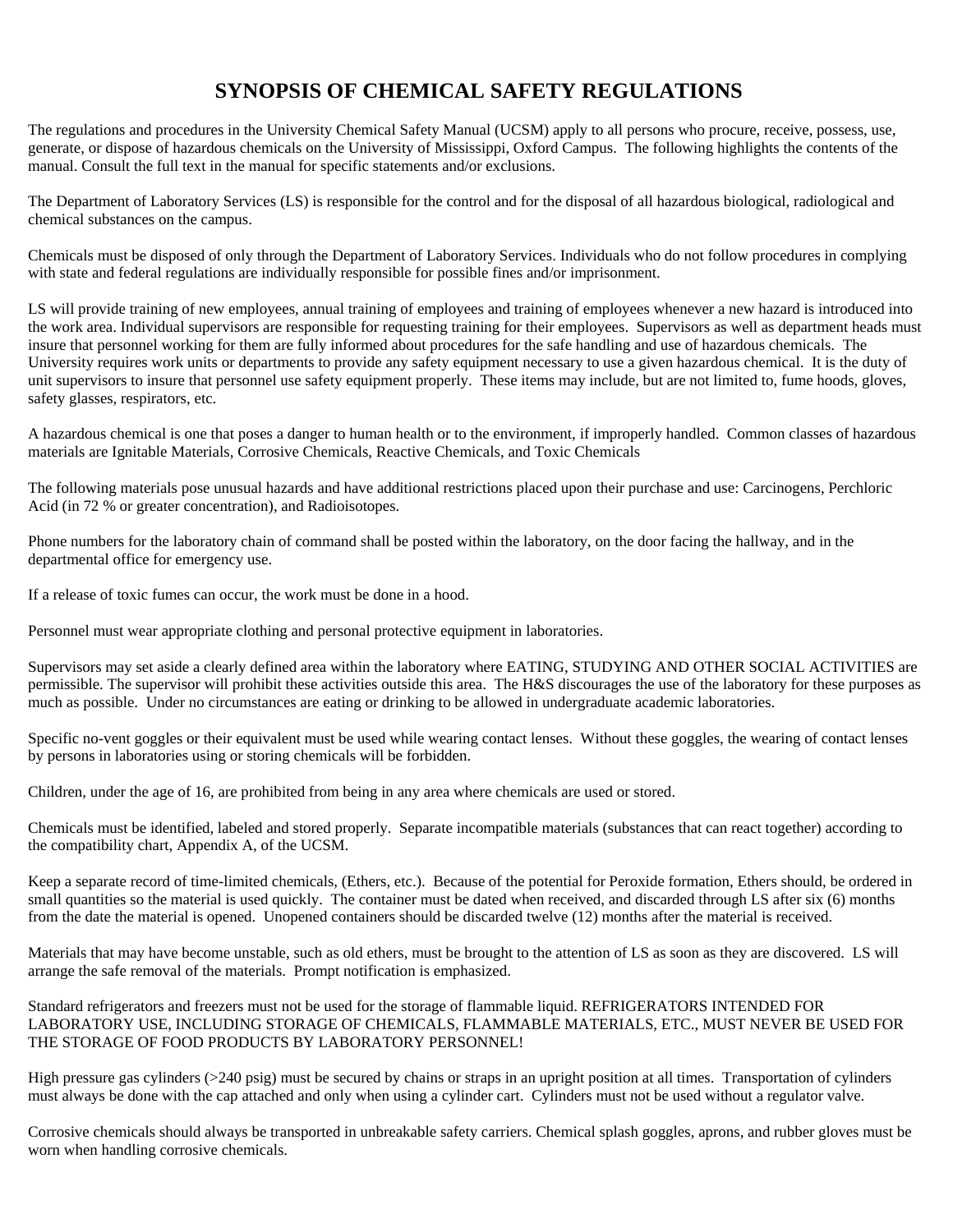NO hazardous chemical substance shall be disposed of into the sanitary sewage system, into the atmosphere, or into the normal University trash system.

When a chemical cannot be reused or exchanged, a completed form for disposal must be filed with LS using Form LS\_4.

#### **NO CONTAINERS OF CHEMICAL WASTE WILL BE REMOVED BYLABORATORY SERVICES UNLESS THEY ARE PROPERLY LABELED ACCORDING TO THE UCSM AND A COMPLETED FORM LS\_4 HAS BEEN FILED AND REVIEWED BY THE DEPARTMENT OF LABORATORY SERVICES. CHEMICAL WASTE MUST BE NONPATHOGENIC, NONINFECTIOUS, NONEXPLOSIVE, NON\_COMPRESSED, AND NONRADIOACTIVE.**

Incompatible wastes shall not be placed or mixed in the same container, see the compatibility table in the UCSM.

Disposal of unknown chemicals will be handled by LS, on a case by case basis, provided the department submitting the chemicals for disposal is willing to assume financial responsibility for the associated costs.

Custodians are not to be exposed to hazardous materials. Laboratory personnel are responsible for proper disposal of hazardous materials. Glassware, empty bottles, etc. must be placed in a puncture proof container and placed directly into the dumpster by laboratory personnel.

All laboratory personnel must familiarize themselves with the proper emergency procedures for those materials with which they work before an incident occurs.

In the event of a fire of any but the smallest size, where you are confident that it can be put out without risk of spreading or danger to yourself, call 4911 and report the fire. The building is to be evacuated. The fire department will notify LS.

Accidental spills, injury of personnel, or releases to the environment involving a hazardous chemical must be reported to LS within three (3) working days

Minor spills should be cleaned up immediately by laboratory personnel, providing the material is not immediately dangerous to life and health (IDLH) and equipment is available. Always use appropriate protective equipment as directed by your supervisor, or consult with LS for additional information or assistance. Don't leave materials used to clean a spill in open trash cans in the work area, or in any manner that may cause an unnecessary exposure to a fellow employee.

For spills of moderate size, call LS at 5433 (days) or 7234 (evenings and weekends). Evacuate the immediate area. LS personnel will provide technical assistance and guidance in cleaning up spilled materials. For moderate to large spills of dangerous materials, evacuate the building, either personally or through the building alarm system, call 5433 to report the incident or call the University Police Department at 7234 and report the incident.

If a volatile, flammable, or toxic material is spilled, immediately warn everyone to extinguish flames and turn off spark producing equipment such as brush-type motors. Shut down all equipment and vacate the room until it is decontaminated. If necessary, notify LS at 5433 (days) or 7234 (evenings and weekends) to supervise the decontamination.

| These substances are very hazardous and cleanup should be handled by LS: |                  |                 | aromatic amines | ether :     |  |
|--------------------------------------------------------------------------|------------------|-----------------|-----------------|-------------|--|
| Organic halides                                                          | earbon disulfide | nerchloric acid |                 | nierie aeid |  |

Mercury vapor is highly toxic. Spilled mercury should be immediately and thoroughly cleaned up using an aspirator bulb or vacuum device. LS should be called at 5433 if you require specific instructions, supervision or assistance with a cleanup of spilled mercury.

Monitors for most materials are available for determining the effectiveness of spill cleanups from LS.

#### **WHEN AN EMERGENCY OCCURS:**

#### **1. DO WHAT IS NECESSARY TO PROTECT LIFE WHILE WAITING FOR ASSISTANCE.**

2. If you are directed to leave the room, stop the experiment, turn off all burners or other energy-producing and energy-consuming devices (if practical), and immediately evacuate the area.

Always check the Laboratory Services Website for the latest regulations, forms and information